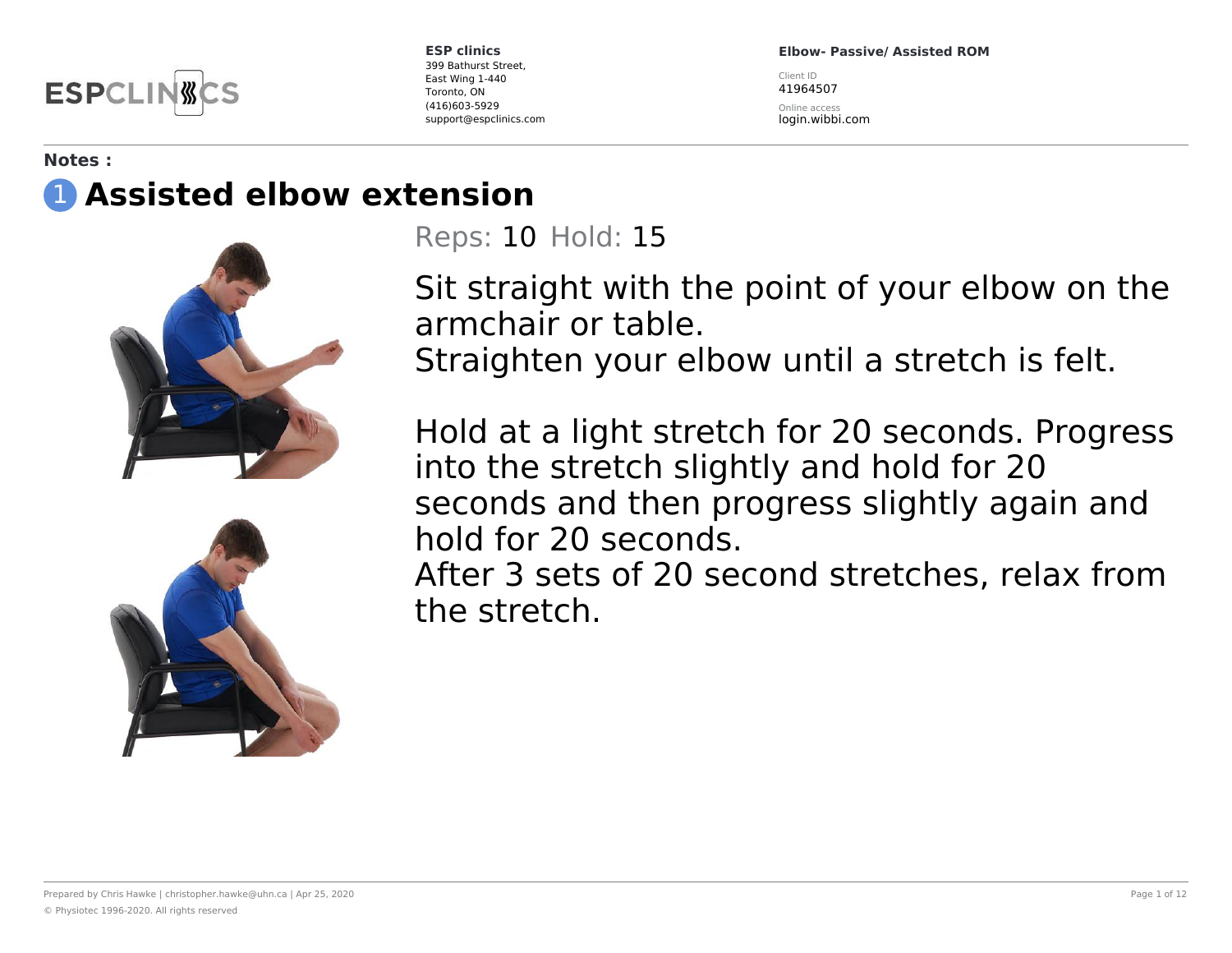

**Elbow- Passive/ Assisted ROM**

Client ID 41964507

Online access login.wibbi.com

# 2 **Passive elbow extension weight**

Reps: 10 Hold: 15



Lie on your back with a rolled towel under your arm placed above your elbow. Hold a weight in your hand, letting your forearm descend as low as you can. Maintain the position for 30-60 seconds and then bring your arm back up with some help from the other hand if needed.

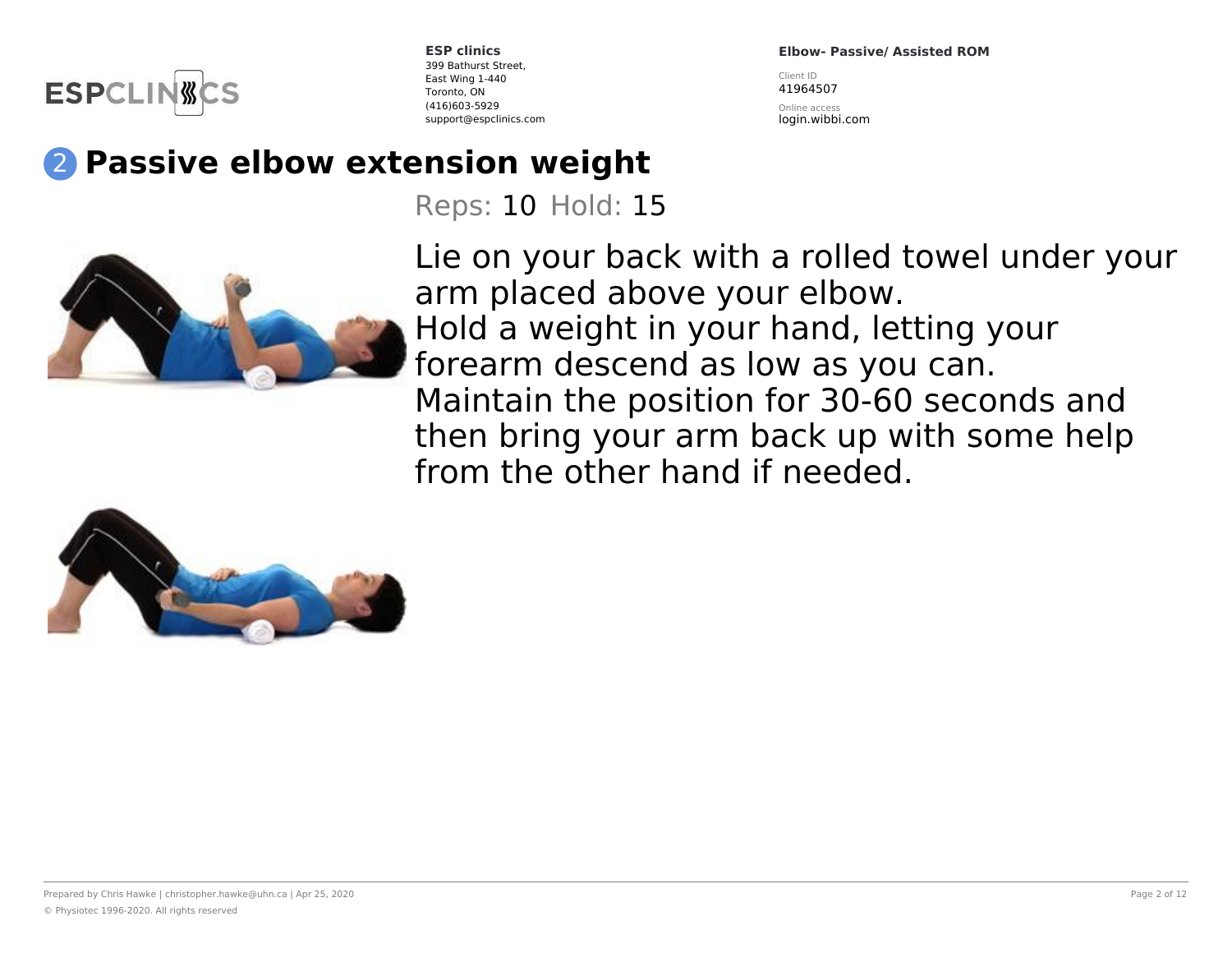

**Elbow- Passive/ Assisted ROM**

Client ID 41964507

Online access login.wibbi.com

# 3 **Assisted elbow flexion**



Reps: 10 Hold: 15

Sit straight with the point of your elbow on the armchair or table. Bend the elbow until a stretch is felt. Push slightly with the opposite hand to increase the stretch.



Hold at a light stretch for 20 seconds. Progress into the stretch slightly and hold for 20 seconds and then progress slightly again and hold for 20 seconds.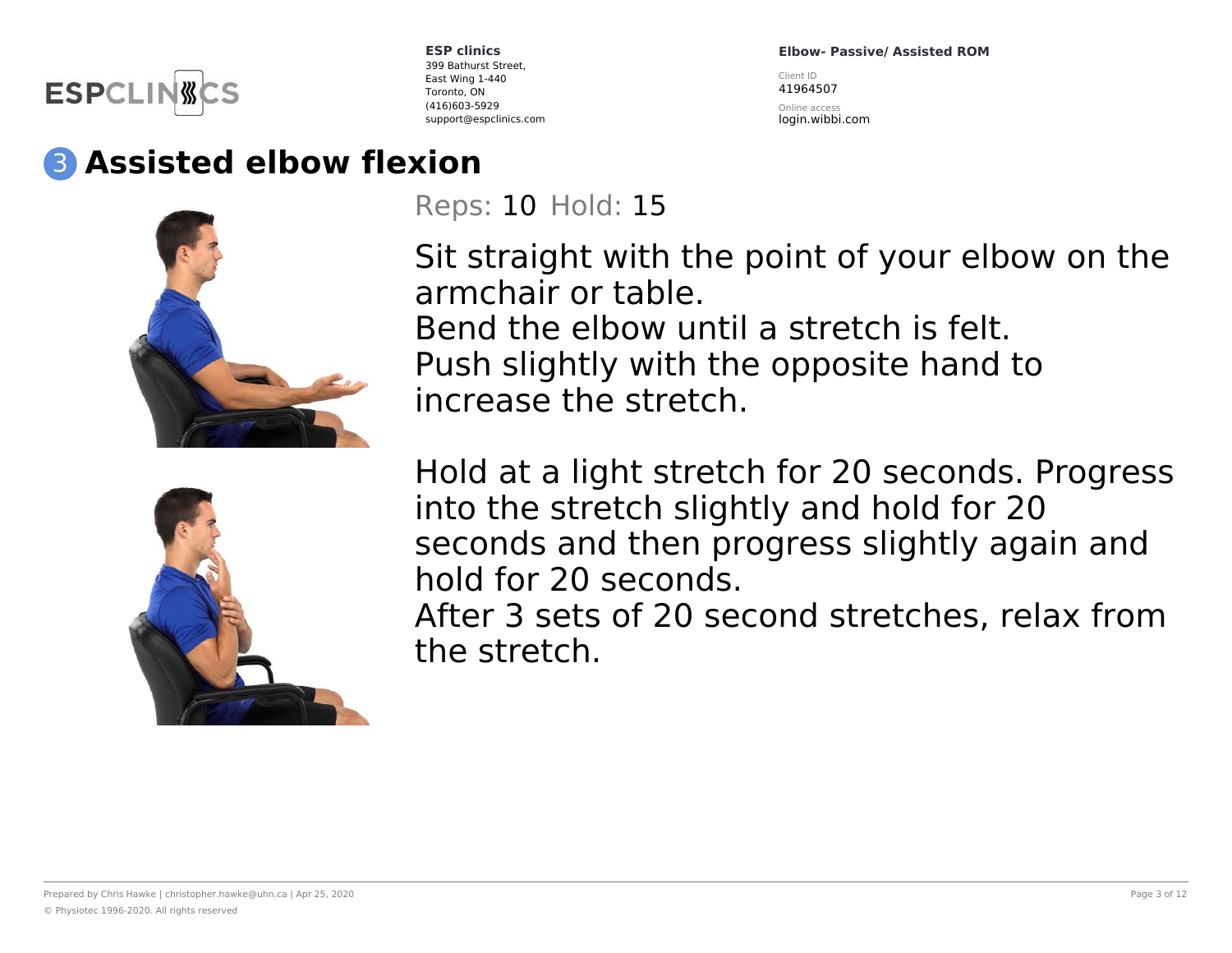

**Elbow- Passive/ Assisted ROM** Client ID 41964507

Online access login.wibbi.com

## 4 **Passive flexion/extension**





Reps: 10 Hold: 15

Sit straight with your elbow on the armchair or table.

Use the other hand to help bend the elbow as much as possible. Maintain the position and then extend it with help from the other hand.

Hold at a light stretch for 20 seconds. Progress into the stretch slightly and hold for 20 seconds and then progress slightly again and hold for 20 seconds.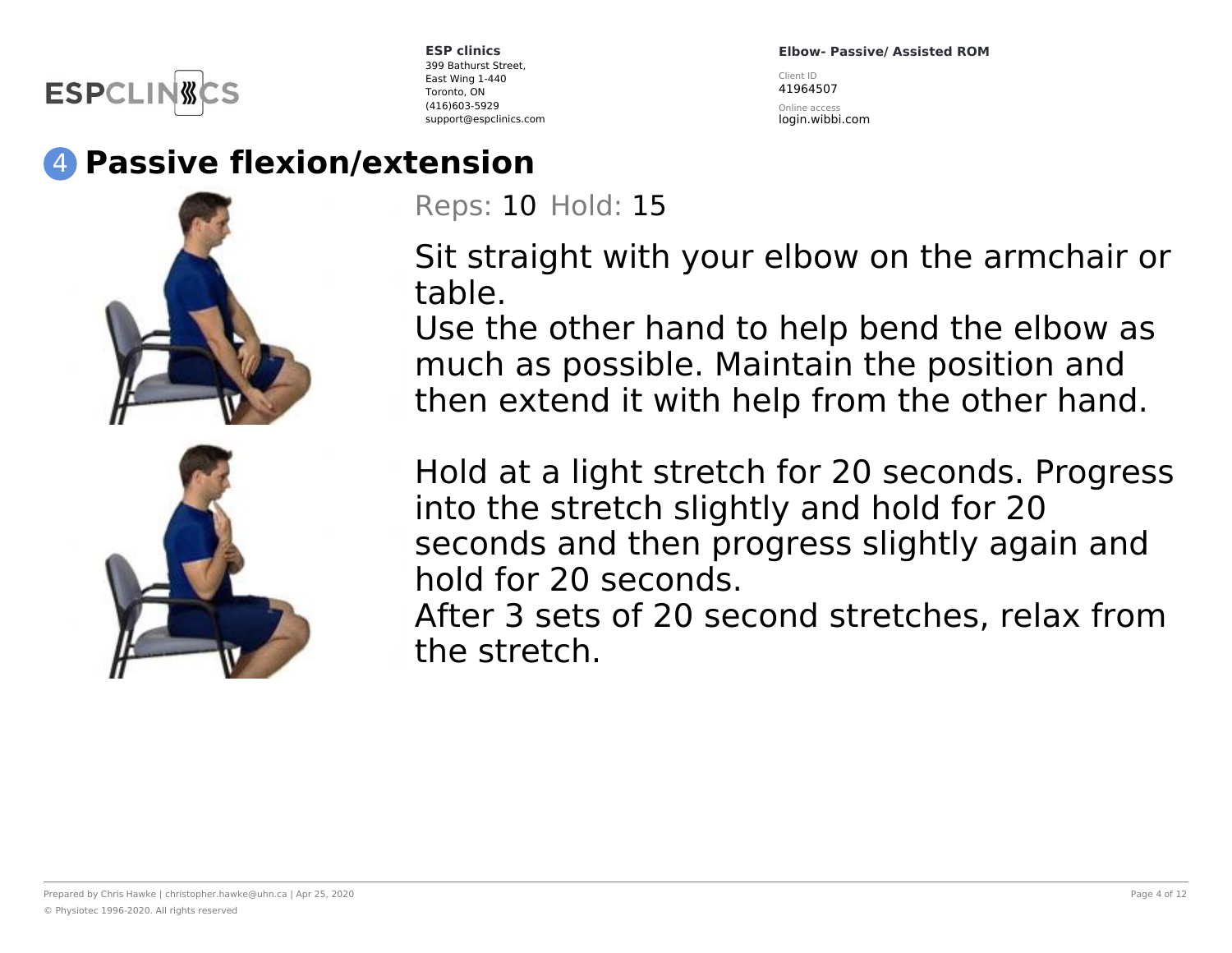

**Elbow- Passive/ Assisted ROM**

Client ID 41964507

Online access login.wibbi.com



5 **Passive elbow flexion**

Reps: 10 Hold: 15

Put your forearm on the table with your palm facing up.

Lower your shoulder towards your hand as low as you can.



Hold at a light stretch for 20 seconds. Progress into the stretch slightly and hold for 20 seconds and then progress slightly again and hold for 20 seconds.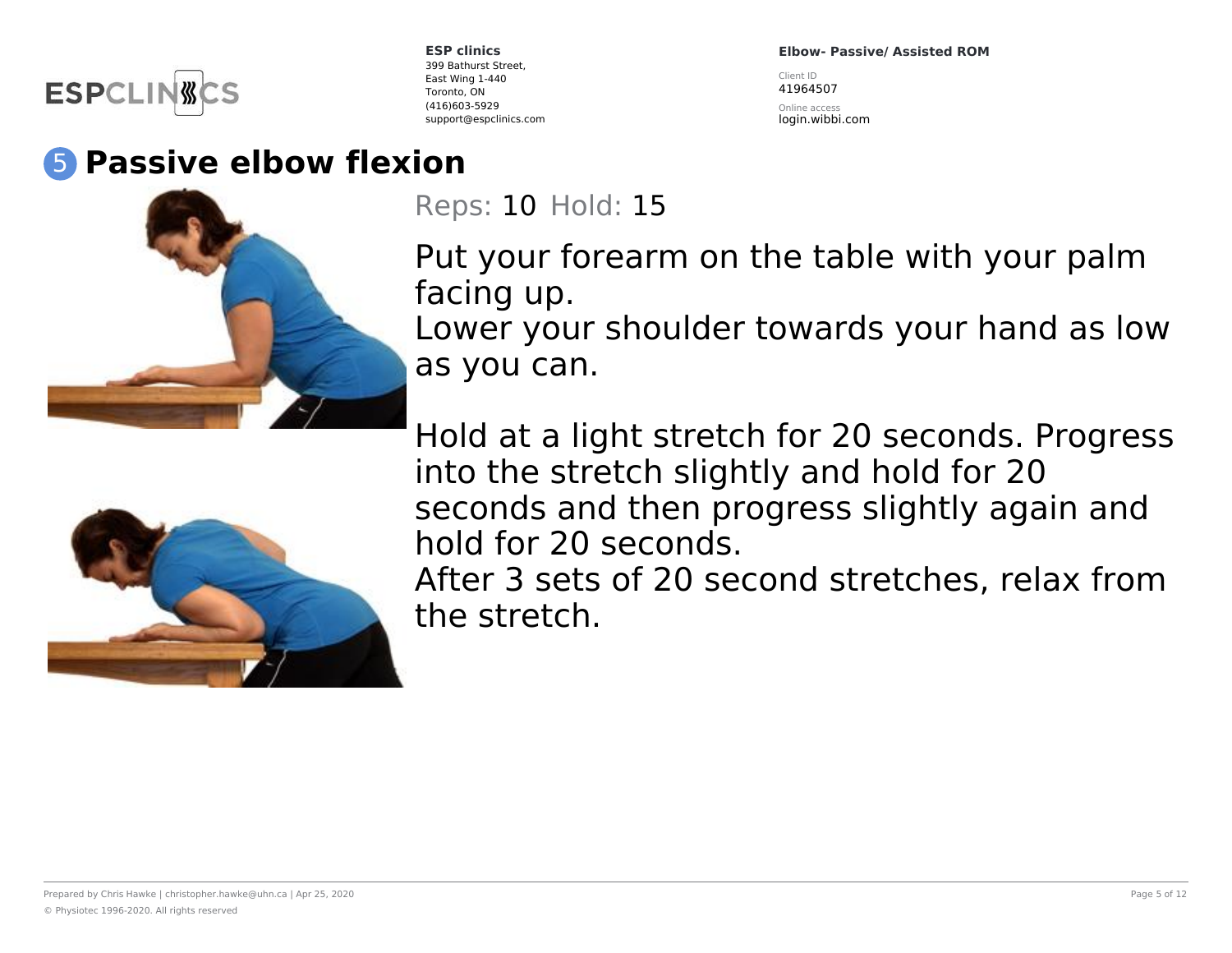

### 6 **Passive supination**



**ESP clinics** 399 Bathurst Street, East Wing 1-440 Toronto, ON (416)603-5929 support@espclinics.com **Elbow- Passive/ Assisted ROM**

Client ID 41964507

Online access login.wibbi.com

Reps: 10 Hold: 15

Sit and grasp your forearm with the other hand.

Slowly rotate your forearm to bring the palm of your hand facing the ceiling as much as possible using the other hand to help increase the movement.



Hold at a light stretch for 20 seconds. Progress into the stretch slightly and hold for 20 seconds and then progress slightly again and hold for 20 seconds.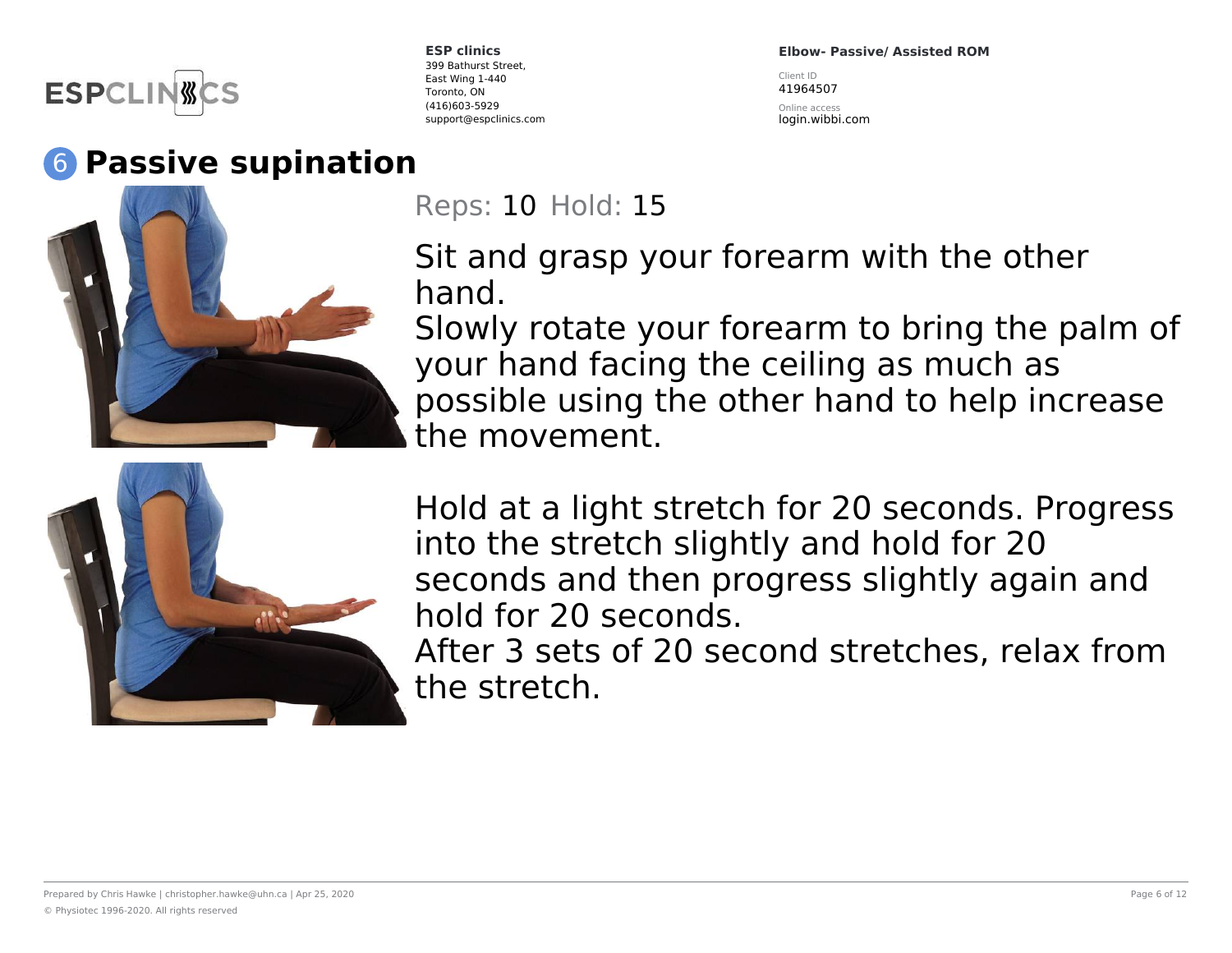

**Elbow- Passive/ Assisted ROM**

Client ID 41964507

Online access login.wibbi.com

## 7 **Active ext. and int. rotation**

Reps: 3 Hold: 30

Sit in a chair with your arms down by your side, turn your hands all the way in and then out.

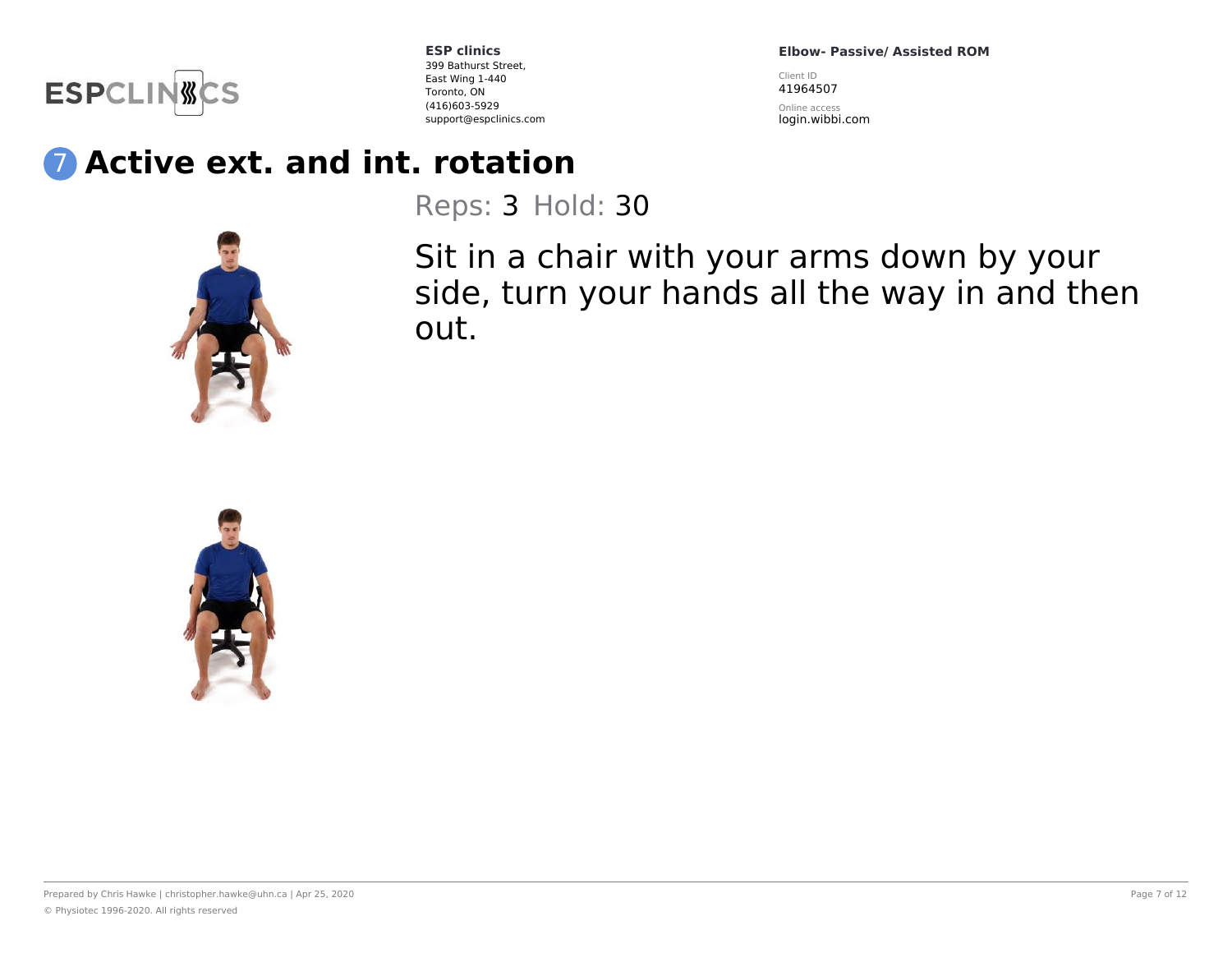

**Elbow- Passive/ Assisted ROM**

Client ID 41964507

Online access login.wibbi.com

## 8 **Wrist extensors stretching**





Reps: 3 Hold: 3

Extend one arm out in front with the elbow straight.

Use the other hand to grasp it at the side of the thumb and bend the wrist downward. Turn wrist towards the small finger to increase the stretch.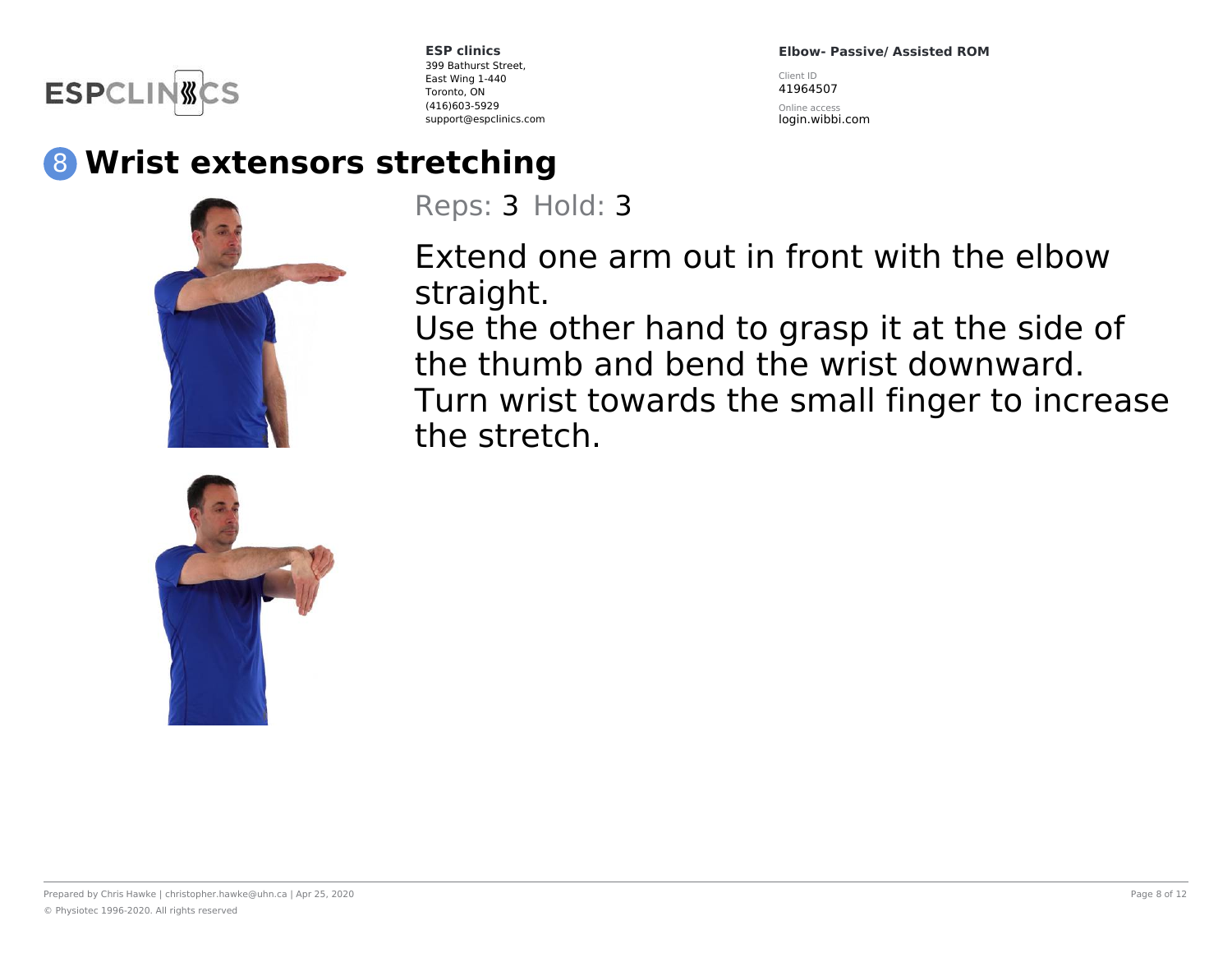

#### 9 **Supinators stretch**



**ESP clinics** 399 Bathurst Street, East Wing 1-440 Toronto, ON (416)603-5929 support@espclinics.com **Elbow- Passive/ Assisted ROM**

Client ID 41964507

Online access login.wibbi.com

Reps: 3 Hold: 3

Bend one elbow and place it next to your body. Keep the palm facing down on the stretched arm.

Place the other hand above your wrist. Rotate your wrist gently to turn it upwards until you feel a stretch in the forearm. Hold this position and then repeat.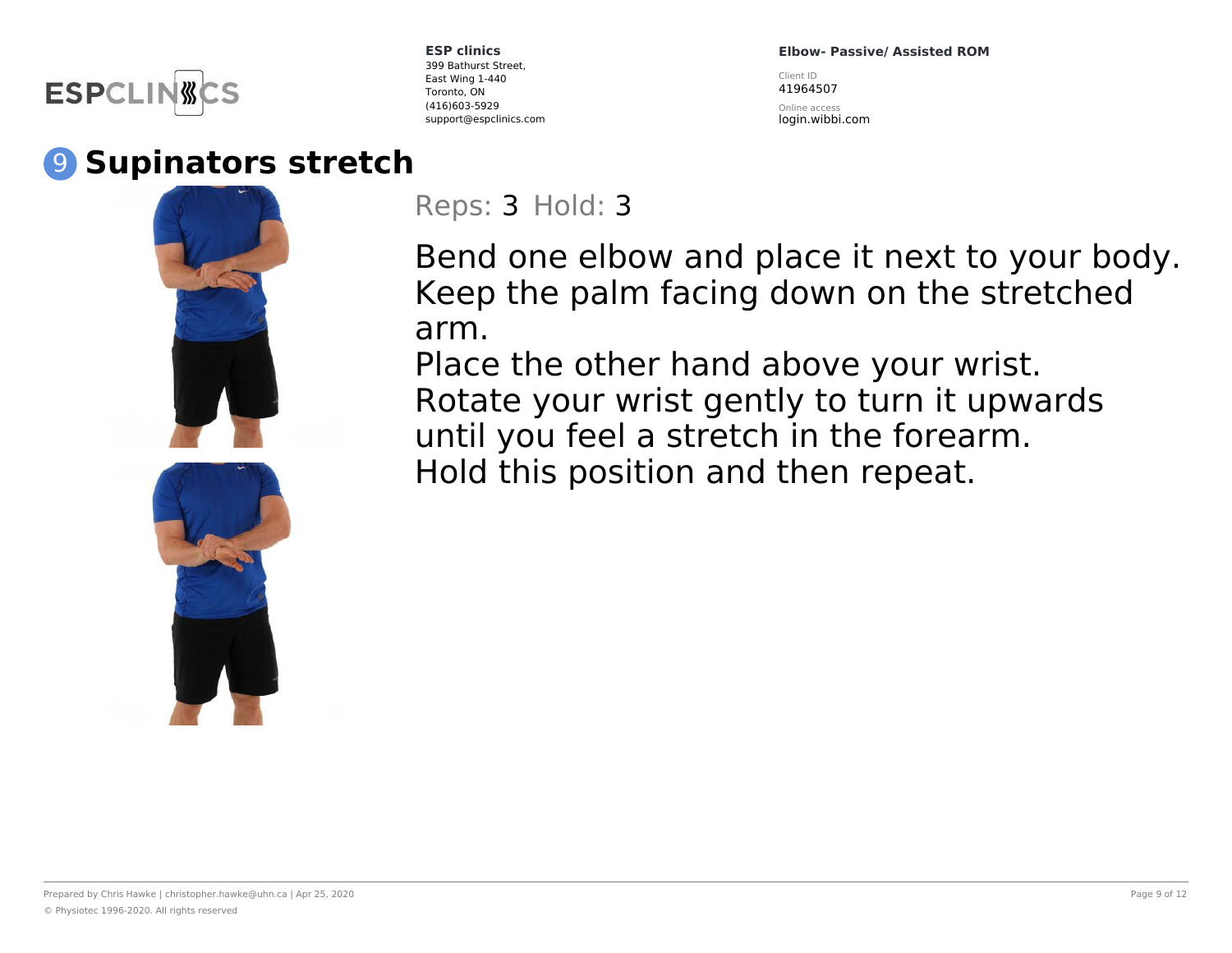

**Elbow- Passive/ Assisted ROM**

Client ID 41964507

Online access login.wibbi.com

10 **Stretching pronators**



Reps: 3 Hold: 3

Bend one elbow next to your body and place the other hand on the back of your hand. With help from the other hand, rotate your forearm to bring the palm of your hand facing the ceiling until you feel a stretch in the forearm. Maintain the position and relax.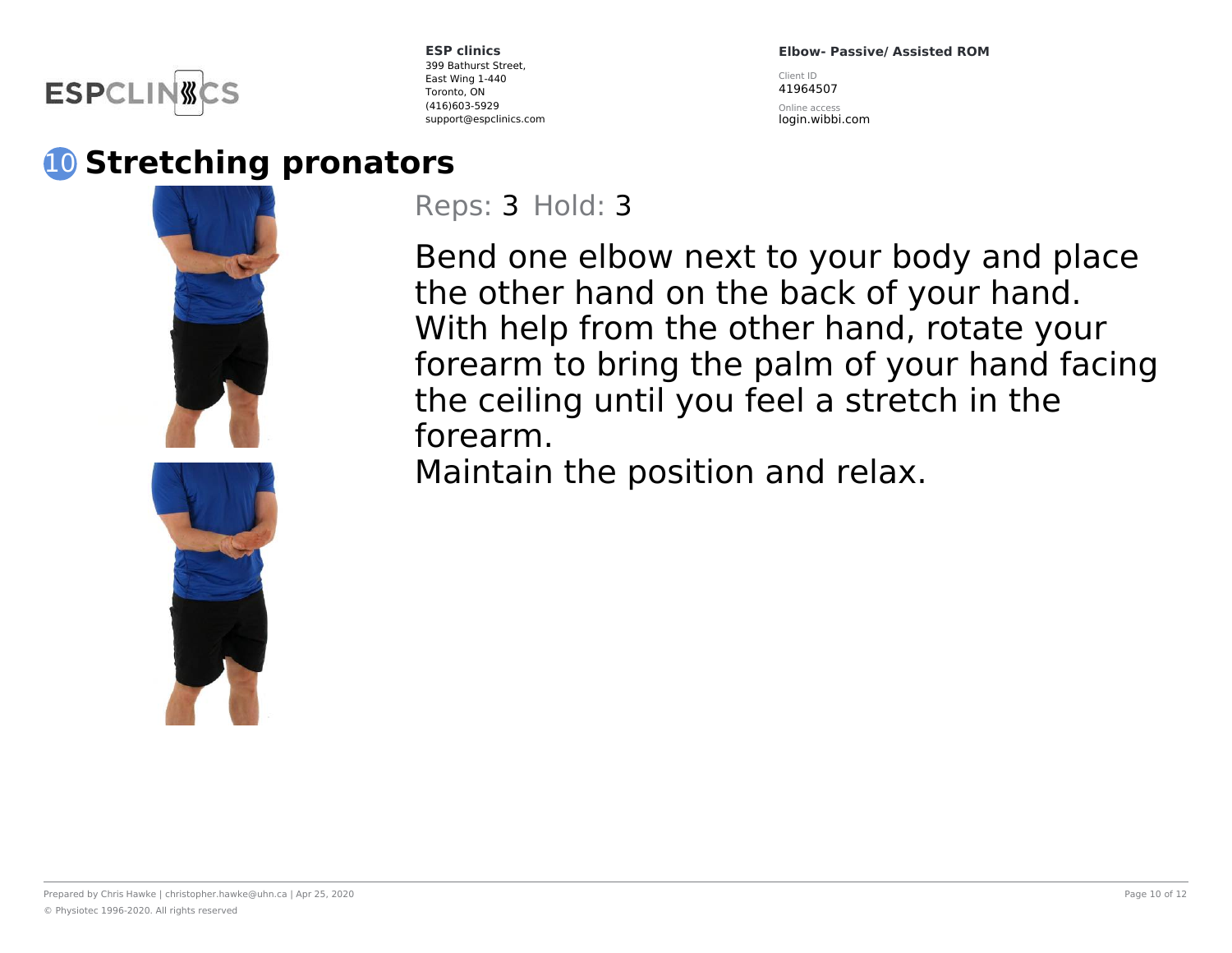

## 11 **Stretching biceps**



**ESP clinics** 399 Bathurst Street, East Wing 1-440 Toronto, ON (416)603-5929 support@espclinics.com **Elbow- Passive/ Assisted ROM**

Client ID 41964507

Online access login.wibbi.com

Reps: 3 Hold: 3

Stand and place your hand on top of the chair behind you.

Move your body forward, keeping the arm straight behind you.

Go in a half kneeling position.

Keep moving forward until a gentle stretch is felt in front of your arm (biceps). Maintain the stretch.